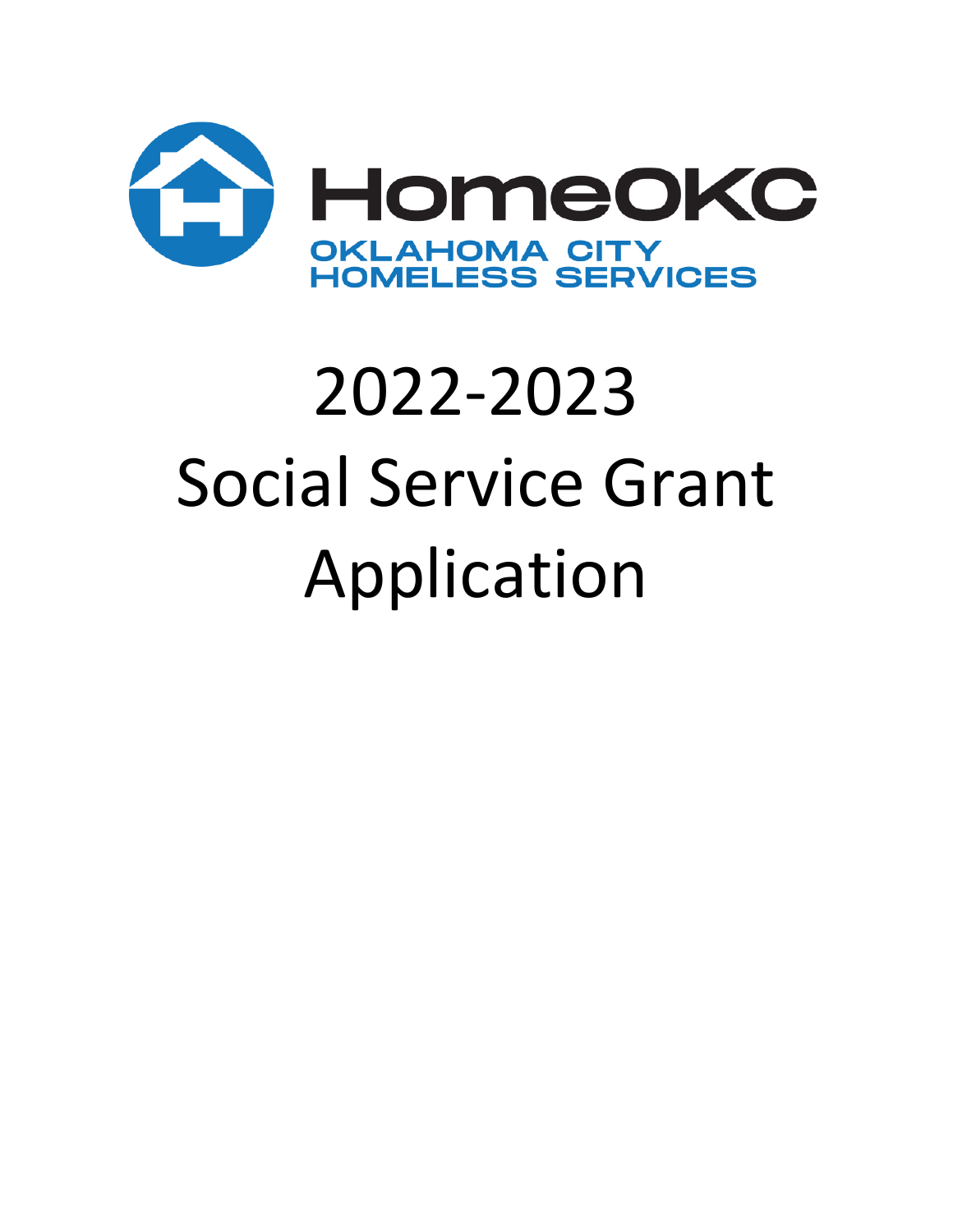

## **CHECKLIST OF REQUIRED DOCUMENTS**

Documentation of Worker's Compensation, commercial general liability insurance, and automobile liability insurance. All liability policies shall provide that The City is named as an additional insured party.

## **NEW PROJECTS ONLY**

Documentation of 501(c)(3) status from US Internal Revenue Services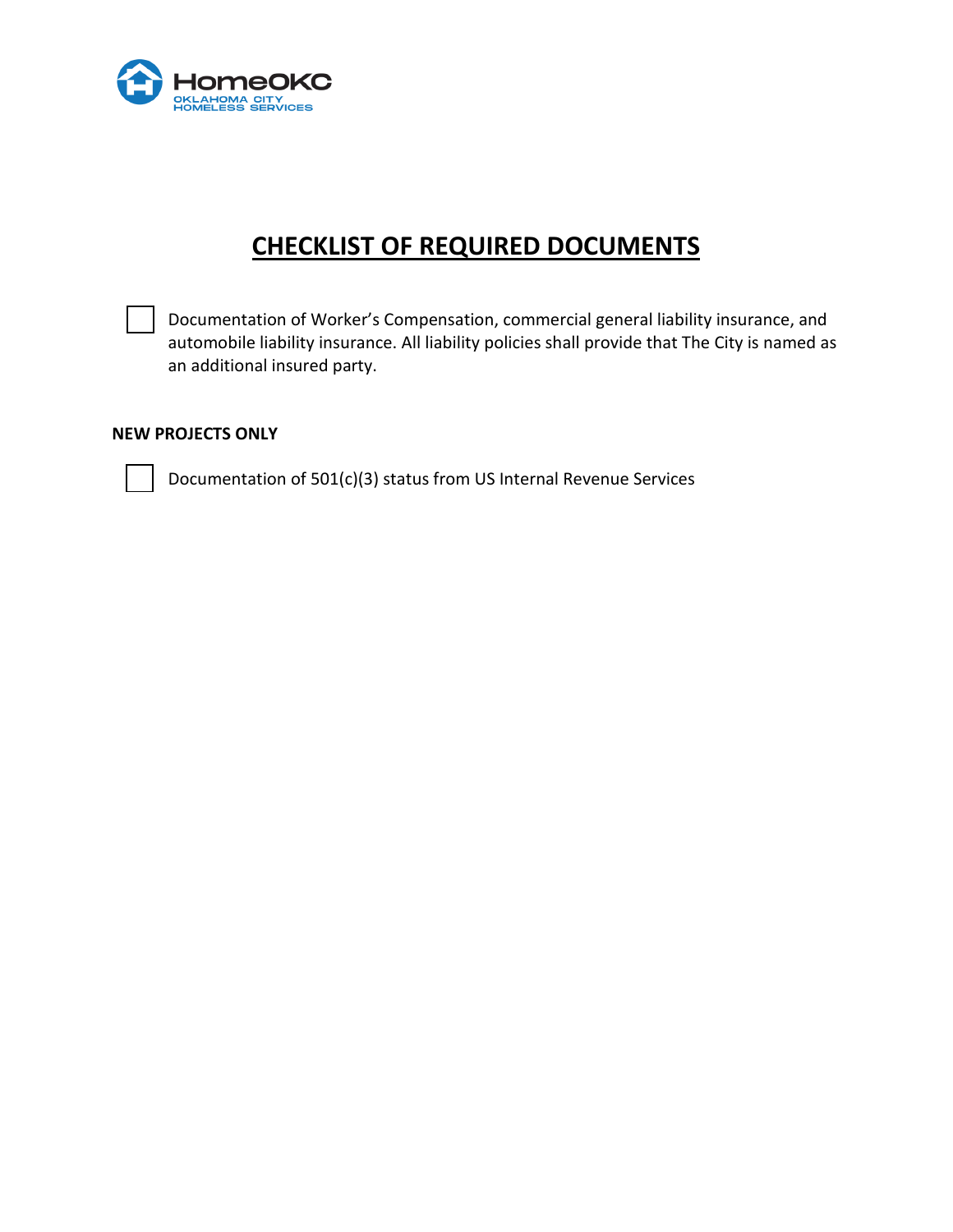

|                                                        | DUNS Numbers: 1997 |
|--------------------------------------------------------|--------------------|
|                                                        |                    |
|                                                        |                    |
| Agency Contact Person: National Agency Contact Person: |                    |
|                                                        |                    |
|                                                        |                    |
|                                                        |                    |

1. Brief Project Description

2. Please identify the primary beneficiaries of your SSG program (Select ALL that apply)



3. Total to be served

Indicate the number of unduplicated adults (18+) to be served Indicate the number of unduplicated children (<18) to be served Indicate the number of households to be served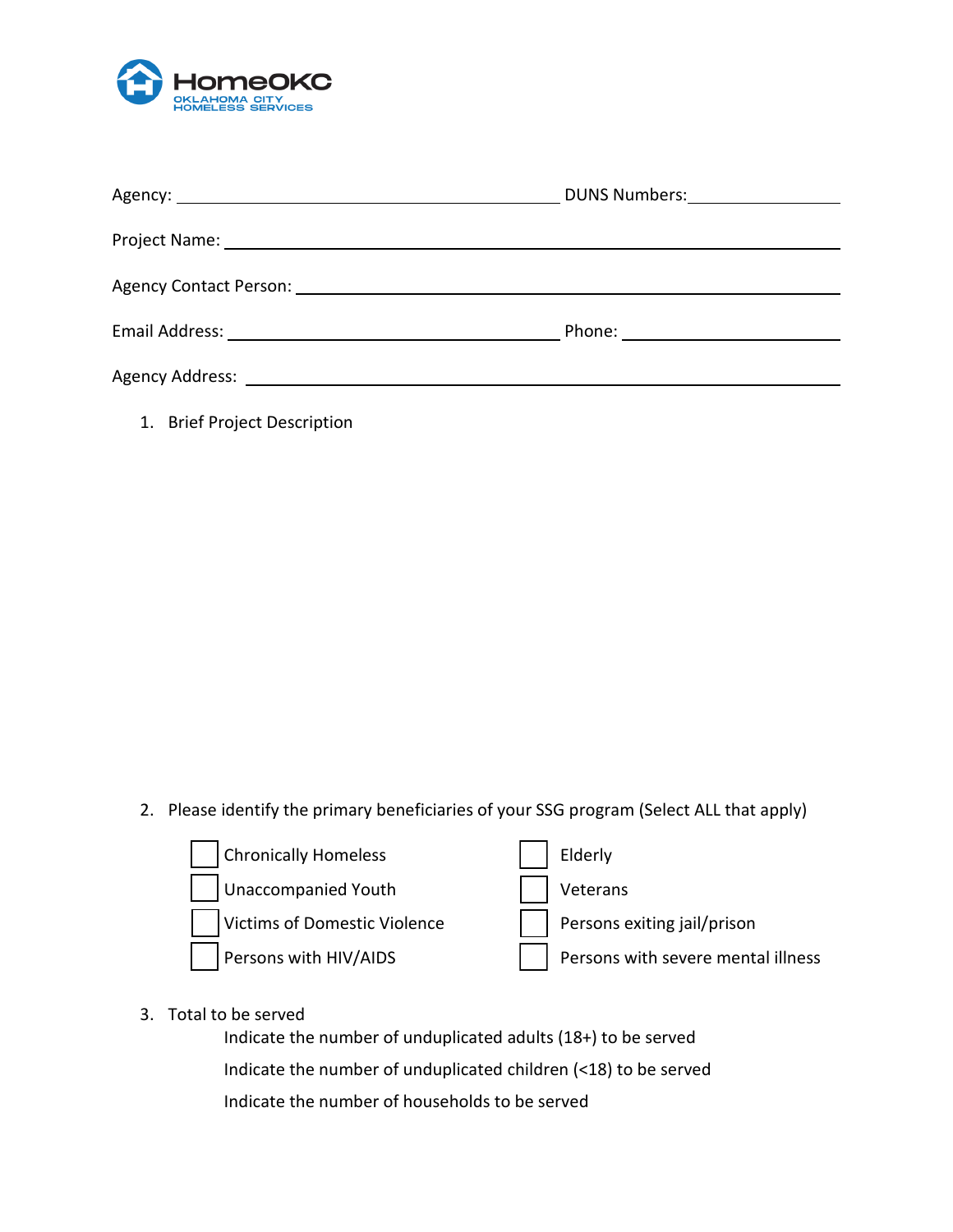

4. Describe your organization's mission and how this program fit within that mission.

5. Describe the proposed goals of the program with measurable client outcomes.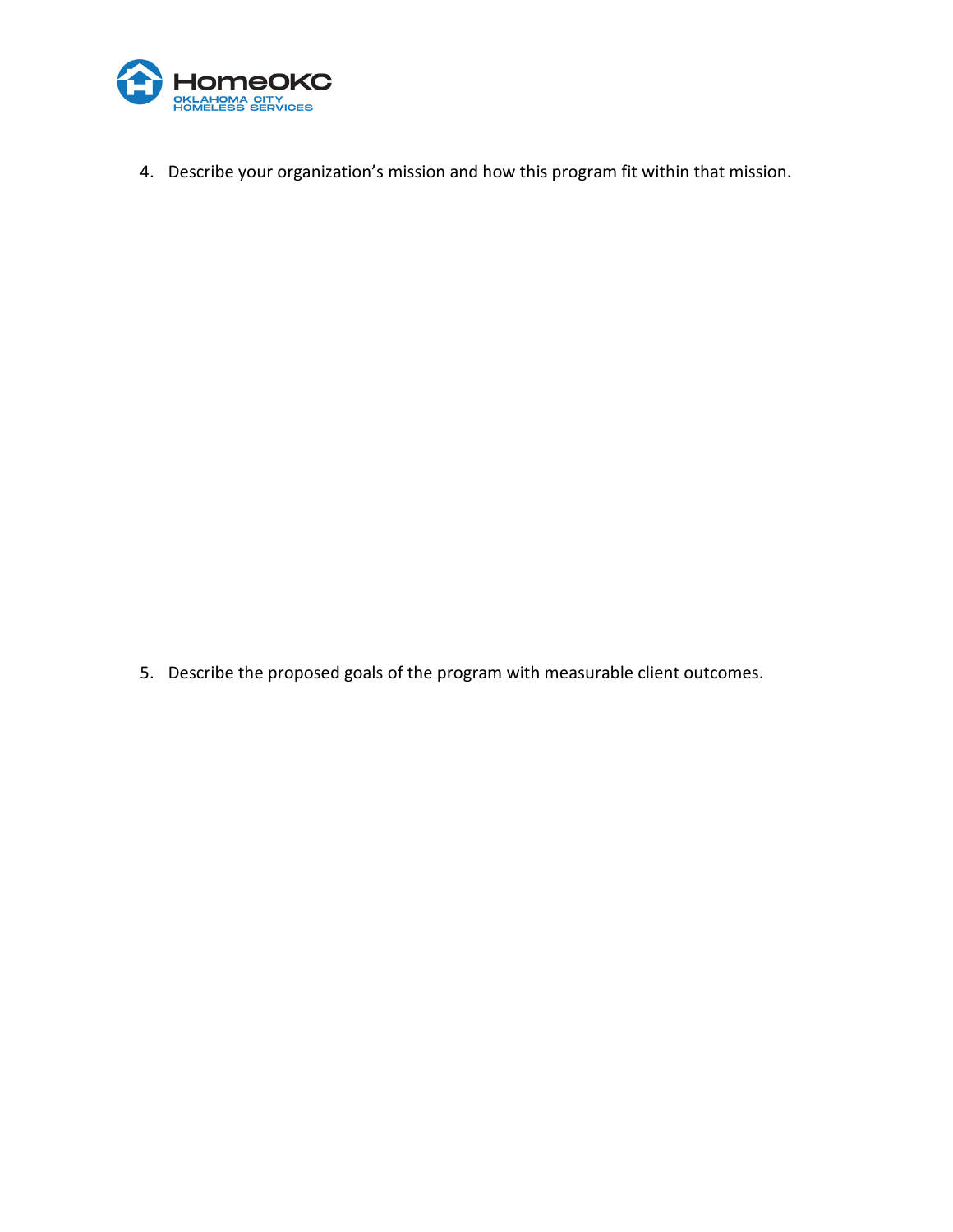

6. Provide evidence of the need for the services proposed. Include as much data as possible to support your application, including HMIS data. Describe how this project will meet the priority needs of the homeless individuals or those at risk of homelessness in Oklahoma City.

7. Describe your agency's process for ensuring project-level and agency-wide data quality in HMIS, or if a victim service provider, the comparable database. Identify which staff person(s) is responsible for monitoring data quality at your agency.